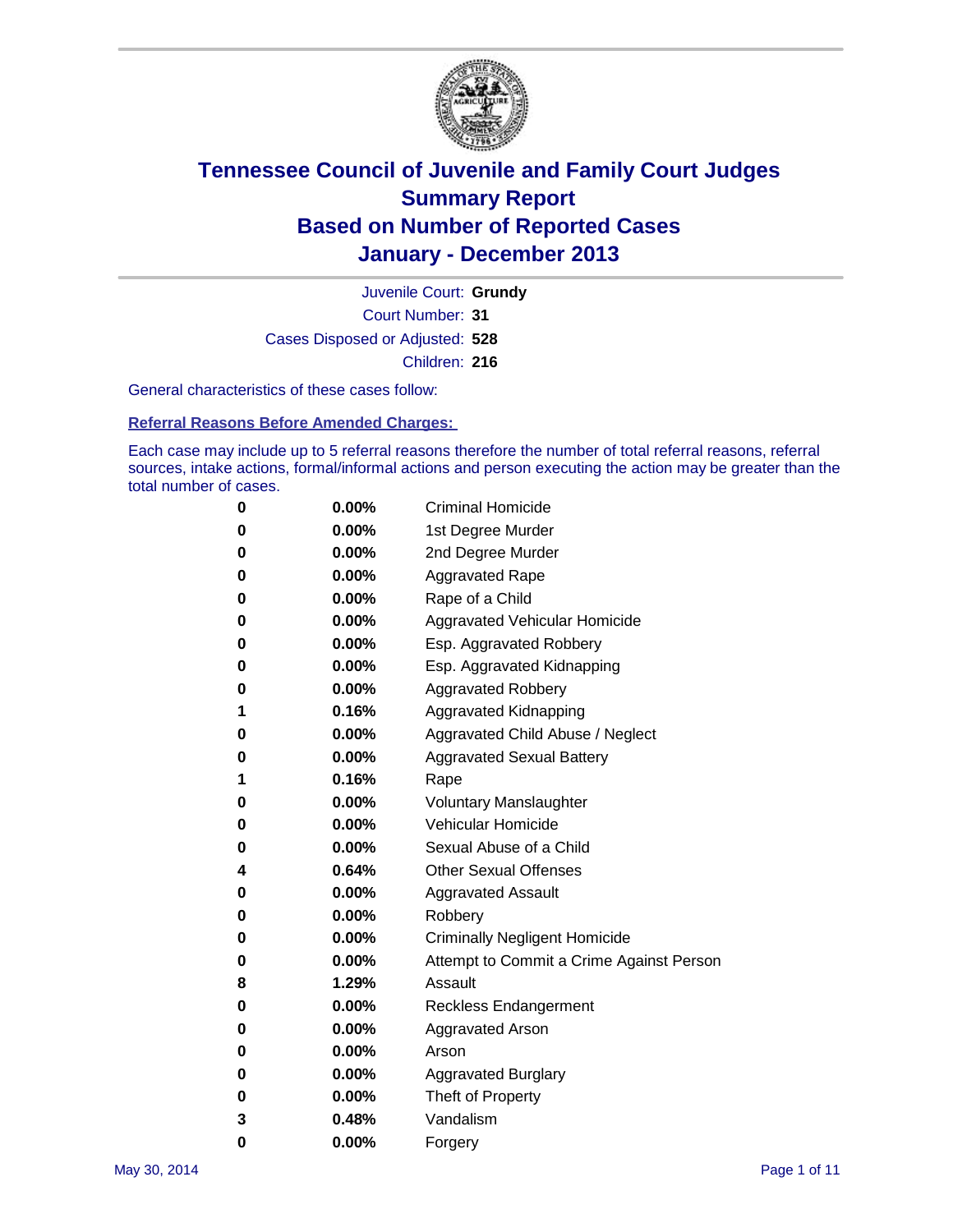

Court Number: **31** Juvenile Court: **Grundy** Cases Disposed or Adjusted: **528** Children: **216**

#### **Referral Reasons Before Amended Charges:**

Each case may include up to 5 referral reasons therefore the number of total referral reasons, referral sources, intake actions, formal/informal actions and person executing the action may be greater than the total number of cases.

| 0  | 0.00% | <b>Worthless Checks</b>                                     |
|----|-------|-------------------------------------------------------------|
| 0  | 0.00% | Illegal Possession / Fraudulent Use of Credit / Debit Cards |
| 1  | 0.16% | <b>Burglary</b>                                             |
| 0  | 0.00% | Unauthorized Use of a Vehicle                               |
| 0  | 0.00% | <b>Cruelty to Animals</b>                                   |
| 0  | 0.00% | Sale of Controlled Substances                               |
| 2  | 0.32% | <b>Other Drug Offenses</b>                                  |
| 4  | 0.64% | Possession of Controlled Substances                         |
| 0  | 0.00% | <b>Criminal Attempt</b>                                     |
| 0  | 0.00% | Carrying Weapons on School Property                         |
| 0  | 0.00% | Unlawful Carrying / Possession of a Weapon                  |
| 0  | 0.00% | <b>Evading Arrest</b>                                       |
| 0  | 0.00% | Escape                                                      |
| 3  | 0.48% | Driving Under Influence (DUI)                               |
| 6  | 0.96% | Possession / Consumption of Alcohol                         |
| 0  | 0.00% | Resisting Stop, Frisk, Halt, Arrest or Search               |
| 0  | 0.00% | <b>Aggravated Criminal Trespass</b>                         |
| 0  | 0.00% | Harassment                                                  |
| 0  | 0.00% | Failure to Appear                                           |
| 0  | 0.00% | Filing a False Police Report                                |
| 0  | 0.00% | Criminal Impersonation                                      |
| 2  | 0.32% | <b>Disorderly Conduct</b>                                   |
| 0  | 0.00% | <b>Criminal Trespass</b>                                    |
| 1  | 0.16% | <b>Public Intoxication</b>                                  |
| 0  | 0.00% | Gambling                                                    |
| 62 | 9.97% | <b>Traffic</b>                                              |
| 0  | 0.00% | <b>Local Ordinances</b>                                     |
| 3  | 0.48% | Violation of Wildlife Regulations                           |
| 3  | 0.48% | Contempt of Court                                           |
| 4  | 0.64% | Violation of Probation                                      |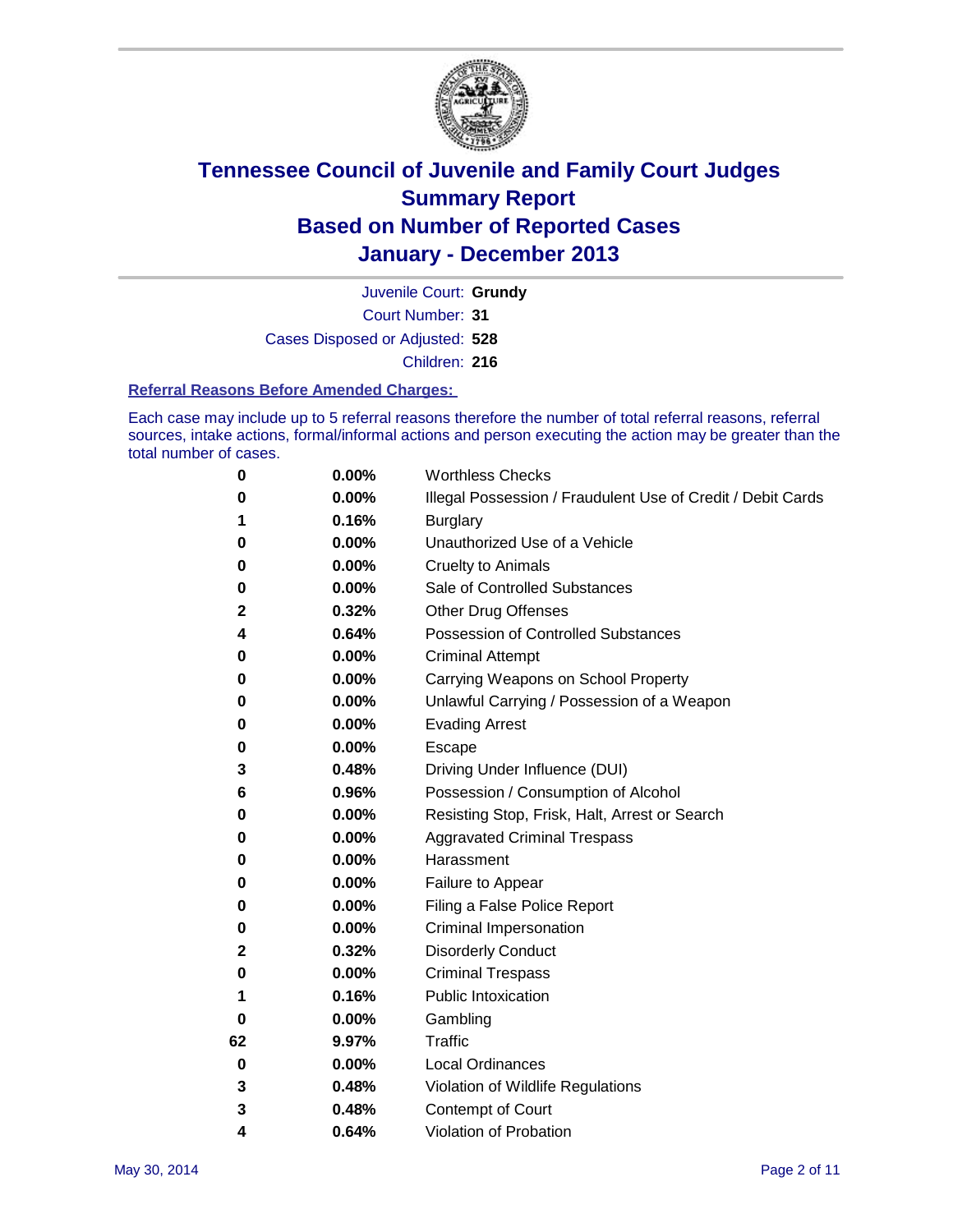

Court Number: **31** Juvenile Court: **Grundy** Cases Disposed or Adjusted: **528** Children: **216**

#### **Referral Reasons Before Amended Charges:**

Each case may include up to 5 referral reasons therefore the number of total referral reasons, referral sources, intake actions, formal/informal actions and person executing the action may be greater than the total number of cases.

| $\bf{0}$ | 0.00%   | Violation of Aftercare                |
|----------|---------|---------------------------------------|
| 4        | 0.64%   | Unruly Behavior                       |
| 33       | 5.31%   | Truancy                               |
| 0        | 0.00%   | In-State Runaway                      |
| 0        | 0.00%   | Out-of-State Runaway                  |
| 5        | 0.80%   | Possession of Tobacco Products        |
| 0        | 0.00%   | Violation of a Valid Court Order      |
| 0        | 0.00%   | <b>Violation of Curfew</b>            |
| 0        | 0.00%   | <b>Sexually Abused Child</b>          |
| 0        | 0.00%   | <b>Physically Abused Child</b>        |
| 0        | 0.00%   | Dependency / Neglect                  |
|          | 0.16%   | <b>Termination of Parental Rights</b> |
| 0        | 0.00%   | Violation of Pretrial Diversion       |
| 0        | 0.00%   | Violation of Informal Adjustment      |
| 346      | 55.63%  | <b>Judicial Review</b>                |
| 0        | 0.00%   | <b>Administrative Review</b>          |
| 0        | 0.00%   | <b>Foster Care Review</b>             |
| 67       | 10.77%  | Custody                               |
| 5        | 0.80%   | Visitation                            |
| 0        | 0.00%   | Paternity / Legitimation              |
| 0        | 0.00%   | Child Support                         |
| 0        | 0.00%   | <b>Request for Medical Treatment</b>  |
| 0        | 0.00%   | <b>Consent to Marry</b>               |
| 53       | 8.52%   | Other                                 |
| 622      | 100.00% | <b>Total Referrals</b>                |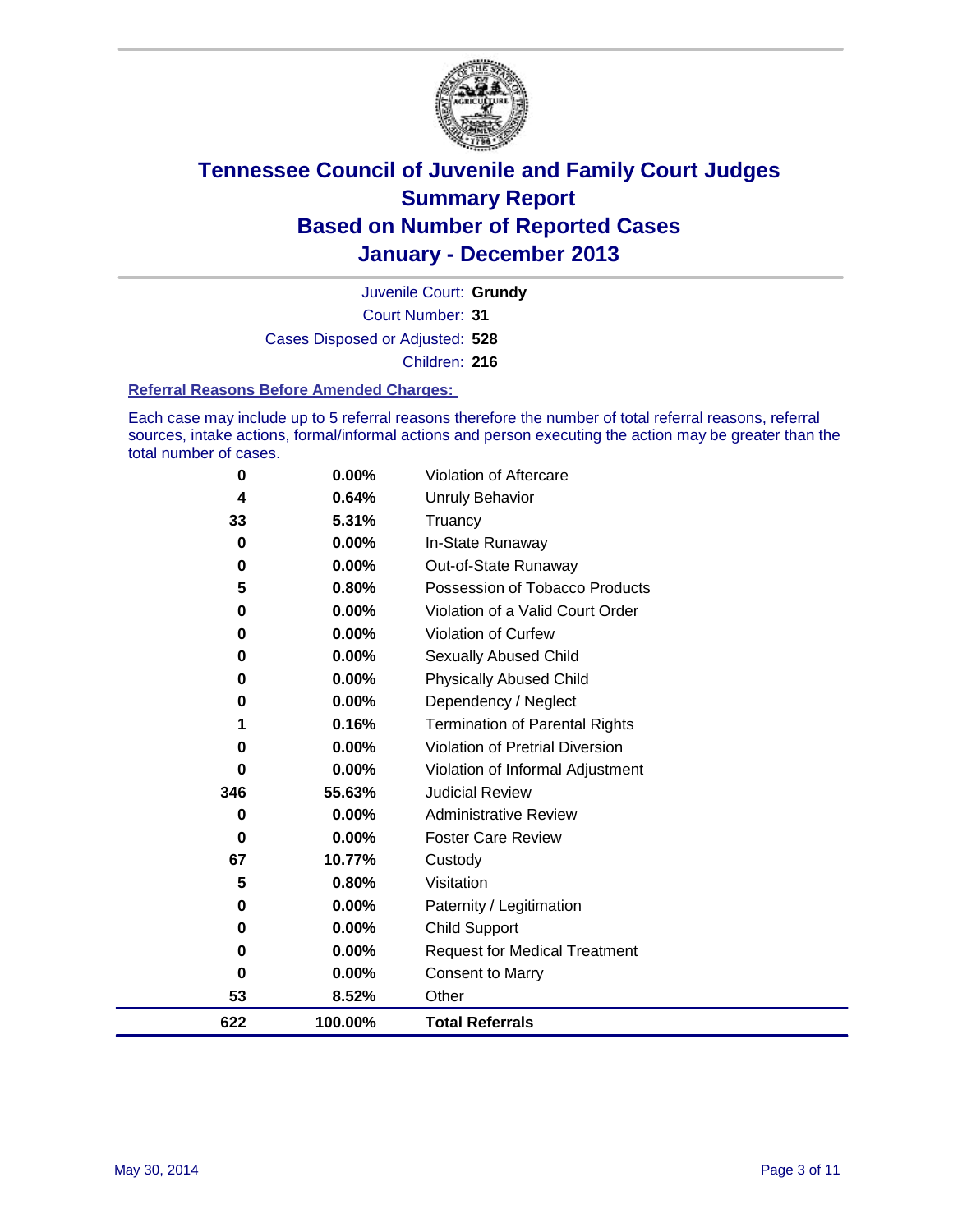

|                                 |         | Juvenile Court: Grundy            |  |
|---------------------------------|---------|-----------------------------------|--|
|                                 |         | Court Number: 31                  |  |
| Cases Disposed or Adjusted: 528 |         |                                   |  |
|                                 |         | Children: 216                     |  |
| <b>Referral Sources: 1</b>      |         |                                   |  |
| 105                             | 16.88%  | Law Enforcement                   |  |
| 30                              | 4.82%   | Parents                           |  |
| 38                              | 6.11%   | <b>Relatives</b>                  |  |
| 1                               | 0.16%   | Self                              |  |
| 30                              | 4.82%   | School                            |  |
| 0                               | 0.00%   | <b>CSA</b>                        |  |
| 224                             | 36.01%  | <b>DCS</b>                        |  |
| 3                               | 0.48%   | <b>Other State Department</b>     |  |
| 1                               | 0.16%   | <b>District Attorney's Office</b> |  |
| 163                             | 26.21%  | <b>Court Staff</b>                |  |
| 0                               | 0.00%   | Social Agency                     |  |
| 0                               | 0.00%   | <b>Other Court</b>                |  |
| 1                               | 0.16%   | Victim                            |  |
| $\bf{0}$                        | 0.00%   | Child & Parent                    |  |
| 0                               | 0.00%   | Hospital                          |  |
| 0                               | 0.00%   | Unknown                           |  |
| 26                              | 4.18%   | Other                             |  |
| 622                             | 100.00% | <b>Total Referral Sources</b>     |  |

### **Age of Child at Referral: 2**

| 0  | $0.00\%$ | <b>Unknown</b>     |  |
|----|----------|--------------------|--|
|    |          |                    |  |
| 0  | $0.00\%$ | Ages 19 and Over   |  |
| 52 | 24.07%   | Ages 17 through 18 |  |
| 43 | 19.91%   | Ages 15 through 16 |  |
| 22 | 10.19%   | Ages 13 through 14 |  |
| 19 | 8.80%    | Ages 11 through 12 |  |
| 80 | 37.04%   | Ages 10 and Under  |  |
|    |          |                    |  |

<sup>1</sup> If different than number of Referral Reasons (622), verify accuracy of your court's data.

<sup>2</sup> One child could be counted in multiple categories, verify accuracy of your court's data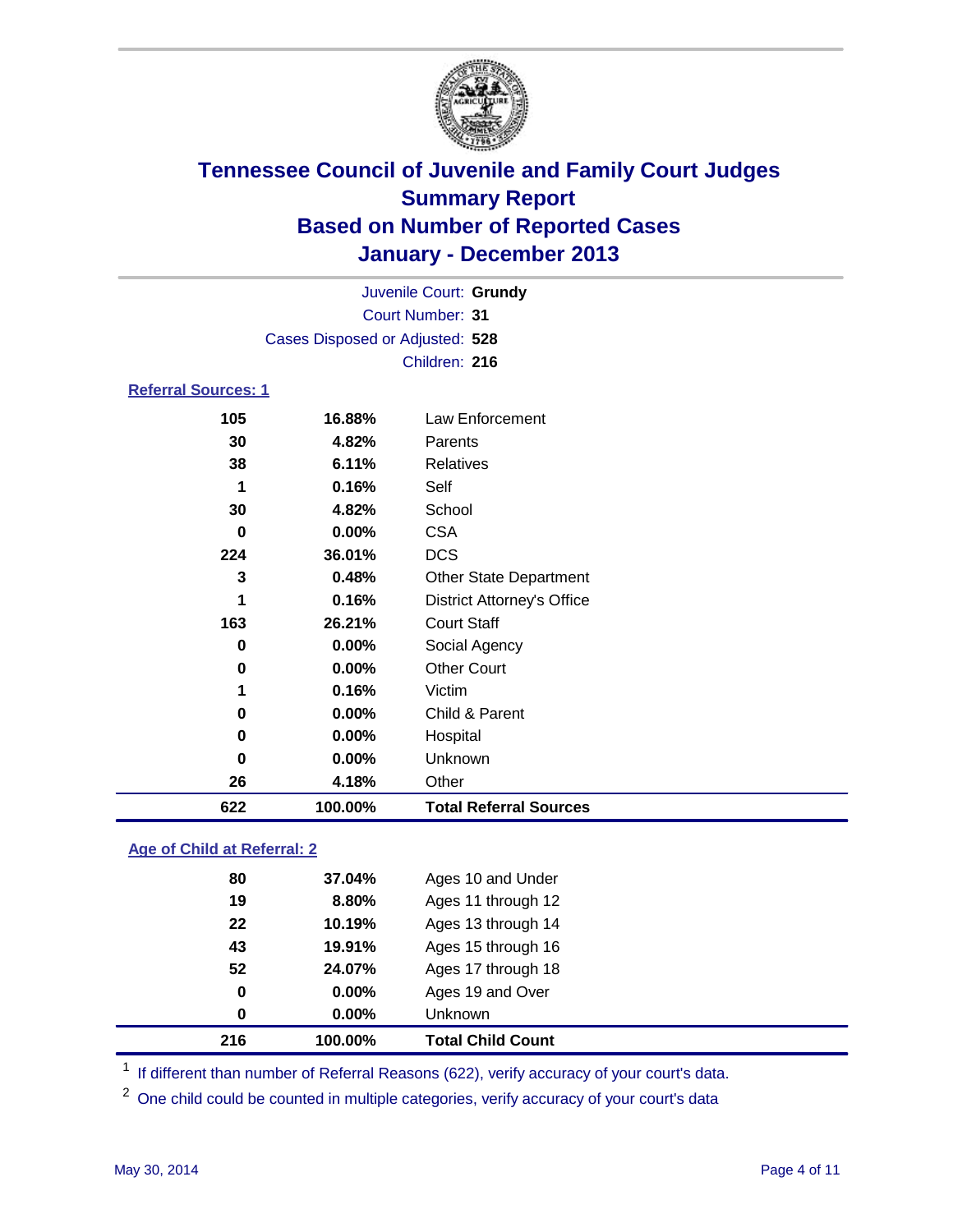

| Juvenile Court: Grundy                  |                                 |                          |  |  |
|-----------------------------------------|---------------------------------|--------------------------|--|--|
| Court Number: 31                        |                                 |                          |  |  |
|                                         | Cases Disposed or Adjusted: 528 |                          |  |  |
|                                         |                                 | Children: 216            |  |  |
| Sex of Child: 1                         |                                 |                          |  |  |
| 134                                     | 62.04%                          | Male                     |  |  |
| 82                                      | 37.96%                          | Female                   |  |  |
| $\bf{0}$                                | 0.00%                           | Unknown                  |  |  |
| 216                                     | 100.00%                         | <b>Total Child Count</b> |  |  |
| Race of Child: 1                        |                                 |                          |  |  |
| 214                                     | 99.07%                          | White                    |  |  |
| 0                                       | 0.00%                           | African American         |  |  |
| $\bf{0}$                                | 0.00%                           | Native American          |  |  |
| 1                                       | 0.46%                           | Asian                    |  |  |
| 1                                       | 0.46%                           | Mixed                    |  |  |
| $\bf{0}$                                | 0.00%                           | Unknown                  |  |  |
| 216                                     | 100.00%                         | <b>Total Child Count</b> |  |  |
| <b>Hispanic Origin: 1</b>               |                                 |                          |  |  |
| 3                                       | 1.39%                           | Yes                      |  |  |
| 213                                     | 98.61%                          | No                       |  |  |
| $\pmb{0}$                               | 0.00%                           | Unknown                  |  |  |
| 216                                     | 100.00%                         | <b>Total Child Count</b> |  |  |
| <b>School Enrollment of Children: 1</b> |                                 |                          |  |  |
| 181                                     | 83.80%                          | Yes                      |  |  |
| 35                                      | 16.20%                          | No                       |  |  |
| $\mathbf 0$                             | 0.00%                           | Unknown                  |  |  |
| 216                                     | 100.00%                         | <b>Total Child Count</b> |  |  |

One child could be counted in multiple categories, verify accuracy of your court's data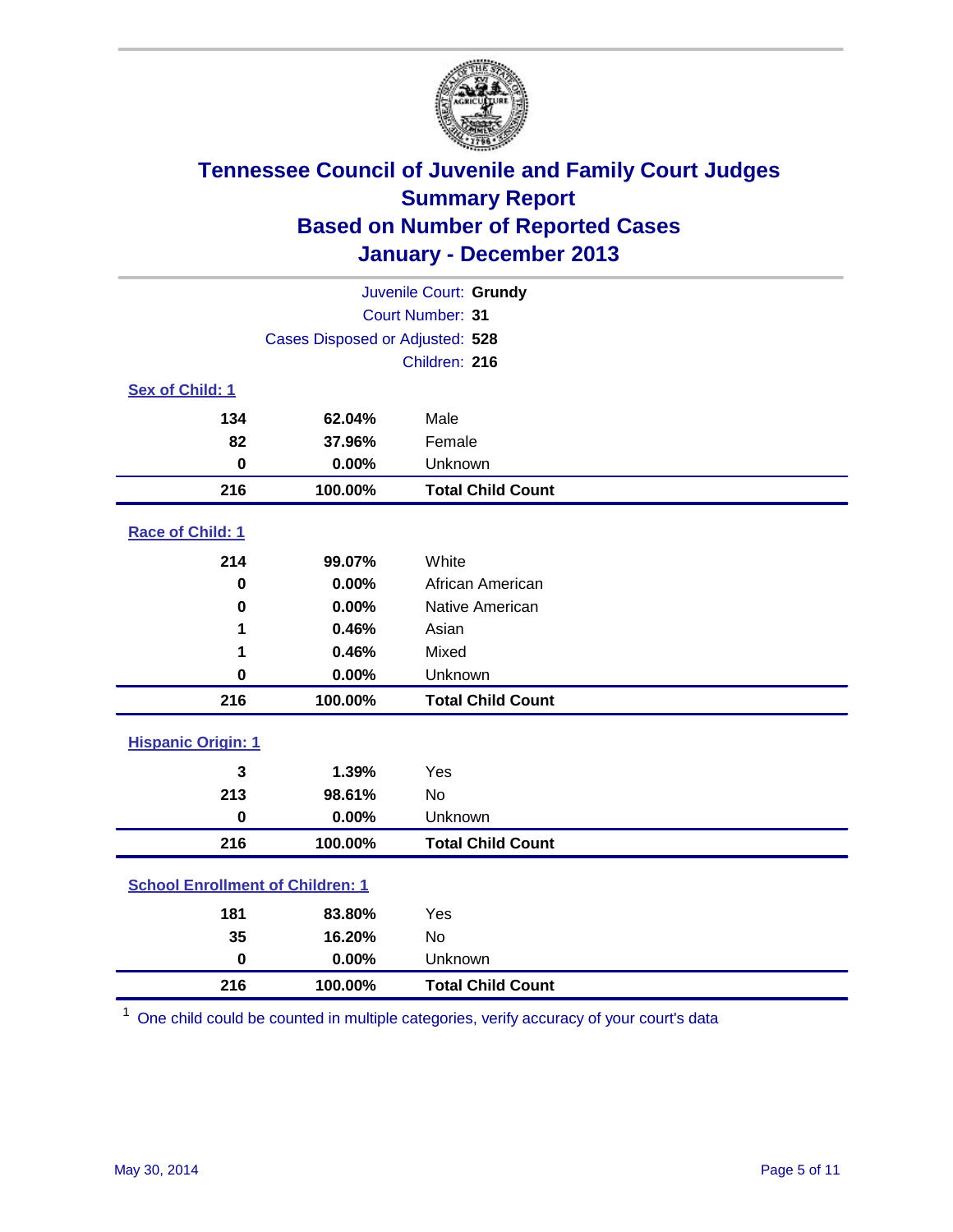

Court Number: **31** Juvenile Court: **Grundy** Cases Disposed or Adjusted: **528** Children: **216**

### **Living Arrangement of Child at Time of Referral: 1**

| 216          | 100.00%  | <b>Total Child Count</b>     |
|--------------|----------|------------------------------|
| 4            | 1.85%    | Other                        |
| 0            | $0.00\%$ | Unknown                      |
| 0            | $0.00\%$ | Independent                  |
| 0            | $0.00\%$ | In an Institution            |
| $\mathbf{2}$ | 0.93%    | In a Residential Center      |
| 2            | 0.93%    | In a Group Home              |
| 12           | 5.56%    | With Foster Family           |
| 6            | 2.78%    | With Adoptive Parents        |
| 50           | 23.15%   | <b>With Relatives</b>        |
| 15           | 6.94%    | <b>With Father</b>           |
| 62           | 28.70%   | With Mother                  |
| 14           | 6.48%    | With Mother and Stepfather   |
| $\mathbf{2}$ | $0.93\%$ | With Father and Stepmother   |
| 47           | 21.76%   | With Both Biological Parents |
|              |          |                              |

#### **Type of Detention: 2**

| 528 | 100.00%  | <b>Total Detention Count</b> |  |
|-----|----------|------------------------------|--|
| 0   | 0.00%    | Other                        |  |
| 524 | 99.24%   | Does Not Apply               |  |
| 0   | 0.00%    | <b>Unknown</b>               |  |
| 0   | $0.00\%$ | <b>Psychiatric Hospital</b>  |  |
| 0   | 0.00%    | Jail - No Separation         |  |
| 0   | 0.00%    | Jail - Partial Separation    |  |
| 0   | 0.00%    | Jail - Complete Separation   |  |
| 4   | 0.76%    | Juvenile Detention Facility  |  |
| 0   | $0.00\%$ | Non-Secure Placement         |  |
|     |          |                              |  |

<sup>1</sup> One child could be counted in multiple categories, verify accuracy of your court's data

If different than number of Cases (528) verify accuracy of your court's data.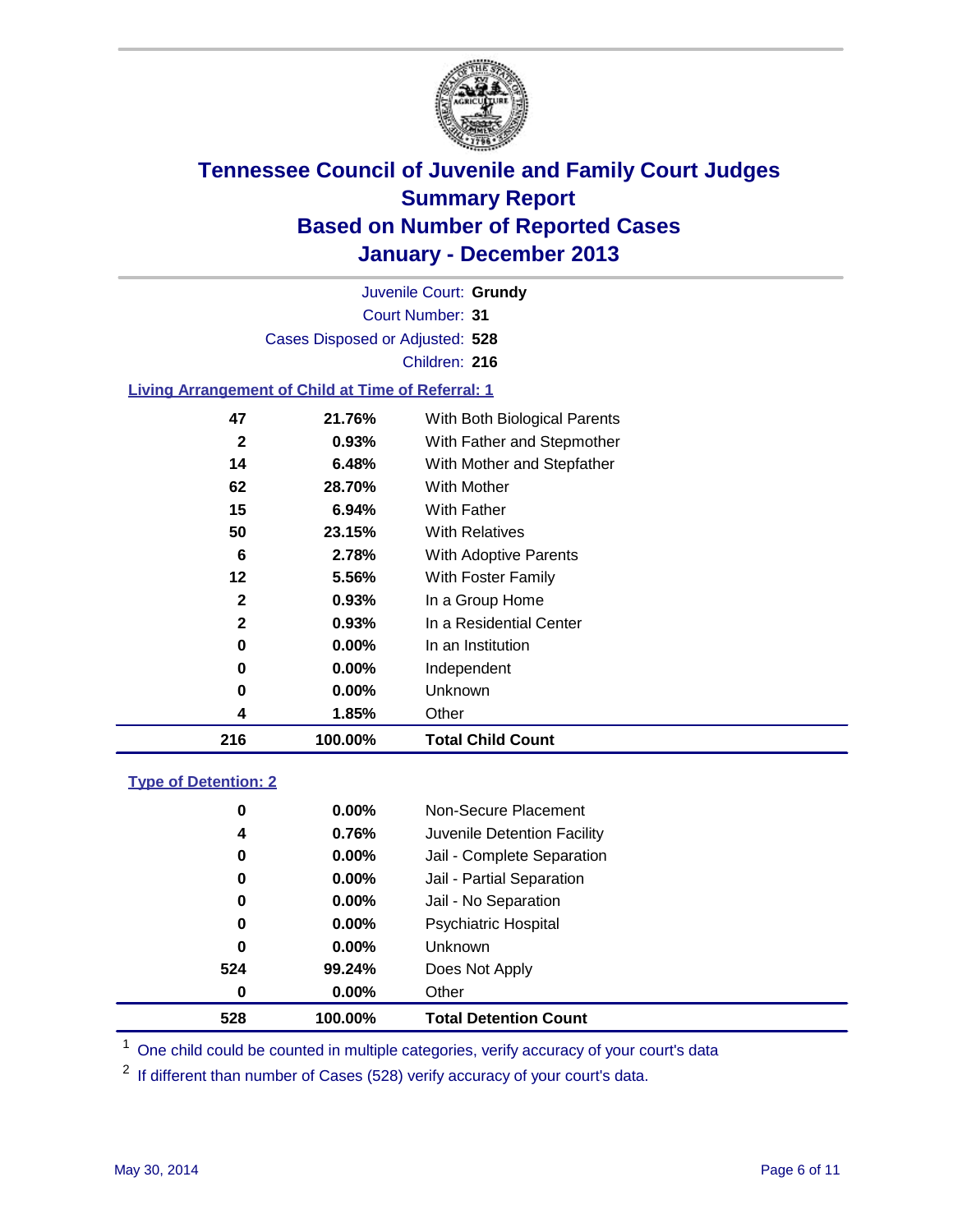

|                                                    |                                 | Juvenile Court: Grundy               |  |  |  |
|----------------------------------------------------|---------------------------------|--------------------------------------|--|--|--|
|                                                    | Court Number: 31                |                                      |  |  |  |
|                                                    | Cases Disposed or Adjusted: 528 |                                      |  |  |  |
|                                                    |                                 | Children: 216                        |  |  |  |
| <b>Placement After Secure Detention Hearing: 1</b> |                                 |                                      |  |  |  |
| 1                                                  | 0.19%                           | Returned to Prior Living Arrangement |  |  |  |
| 3                                                  | 0.57%                           | Juvenile Detention Facility          |  |  |  |
| $\bf{0}$                                           | 0.00%                           | Jail                                 |  |  |  |
| 0                                                  | 0.00%                           | Shelter / Group Home                 |  |  |  |
| $\bf{0}$                                           | 0.00%                           | <b>Foster Family Home</b>            |  |  |  |
| 0                                                  | 0.00%                           | Psychiatric Hospital                 |  |  |  |
| 0                                                  | 0.00%                           | Unknown                              |  |  |  |
| 524                                                | 99.24%                          | Does Not Apply                       |  |  |  |
| $\bf{0}$                                           | 0.00%                           | Other                                |  |  |  |
| 528                                                | 100.00%                         | <b>Total Placement Count</b>         |  |  |  |
|                                                    |                                 |                                      |  |  |  |
| <b>Intake Actions: 2</b>                           |                                 |                                      |  |  |  |
| 175                                                | 28.14%                          | <b>Petition Filed</b>                |  |  |  |
| 19                                                 | 3.05%                           | <b>Motion Filed</b>                  |  |  |  |
| 67                                                 | 10.77%                          | <b>Citation Processed</b>            |  |  |  |
| 0                                                  | 0.00%                           | Notification of Paternity Processed  |  |  |  |
| 341                                                | 54.82%                          | Scheduling of Judicial Review        |  |  |  |
| 0                                                  | 0.00%                           | Scheduling of Administrative Review  |  |  |  |
| 0                                                  | 0.00%                           | Scheduling of Foster Care Review     |  |  |  |
| $\bf{0}$                                           | 0.00%                           | Unknown                              |  |  |  |
| 0                                                  | 0.00%                           | Does Not Apply                       |  |  |  |
| 20                                                 | 3.22%                           | Other                                |  |  |  |
| 622                                                | 100.00%                         | <b>Total Intake Count</b>            |  |  |  |

<sup>1</sup> If different than number of Cases (528) verify accuracy of your court's data.

<sup>2</sup> If different than number of Referral Reasons (622), verify accuracy of your court's data.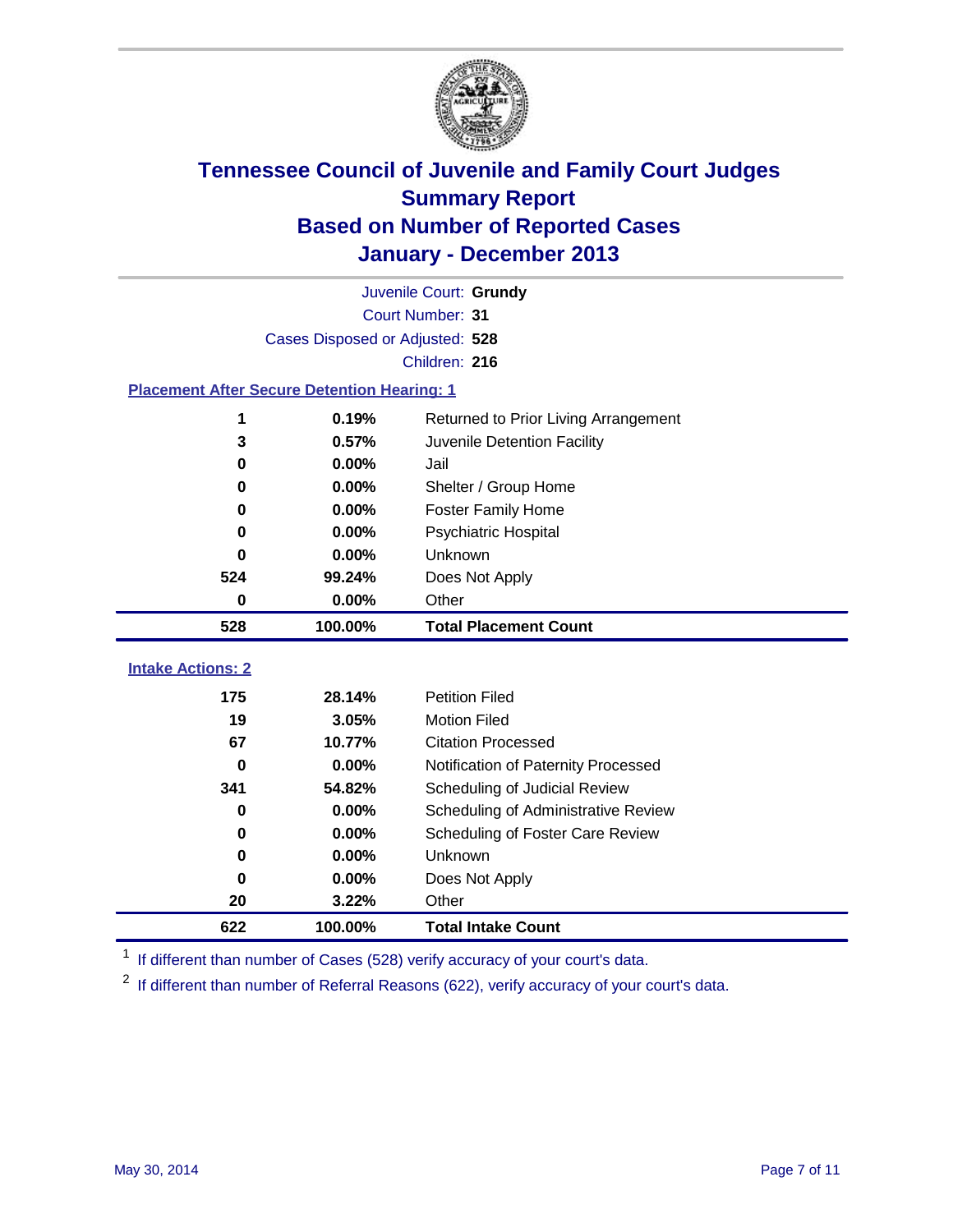

Court Number: **31** Juvenile Court: **Grundy** Cases Disposed or Adjusted: **528** Children: **216**

#### **Last Grade Completed by Child: 1**

| 36  | 16.67%  | Too Young for School     |
|-----|---------|--------------------------|
| 7   | 3.24%   | Preschool                |
| 9   | 4.17%   | Kindergarten             |
| 9   | 4.17%   | 1st Grade                |
| 10  | 4.63%   | 2nd Grade                |
| 6   | 2.78%   | 3rd Grade                |
| 9   | 4.17%   | 4th Grade                |
| 10  | 4.63%   | 5th Grade                |
| 6   | 2.78%   | 6th Grade                |
| 9   | 4.17%   | 7th Grade                |
| 21  | 9.72%   | 8th Grade                |
| 20  | 9.26%   | 9th Grade                |
| 32  | 14.81%  | 10th Grade               |
| 28  | 12.96%  | 11th Grade               |
| 4   | 1.85%   | 12th Grade               |
| 0   | 0.00%   | Non-Graded Special Ed    |
| 0   | 0.00%   | <b>GED</b>               |
| 0   | 0.00%   | Graduated                |
| 0   | 0.00%   | Never Attended School    |
| 0   | 0.00%   | Unknown                  |
| 0   | 0.00%   | Other                    |
| 216 | 100.00% | <b>Total Child Count</b> |

| <b>Enrolled in Special Education: 1</b> |       |              |  |
|-----------------------------------------|-------|--------------|--|
| חכ                                      | 12000 | $V_{\Omega}$ |  |

| 216 | 100.00%  | <b>Total Child Count</b> |  |
|-----|----------|--------------------------|--|
| O   | $0.00\%$ | Unknown                  |  |
| 186 | 86.11%   | No                       |  |
| 30  | 13.89%   | Yes                      |  |

One child could be counted in multiple categories, verify accuracy of your court's data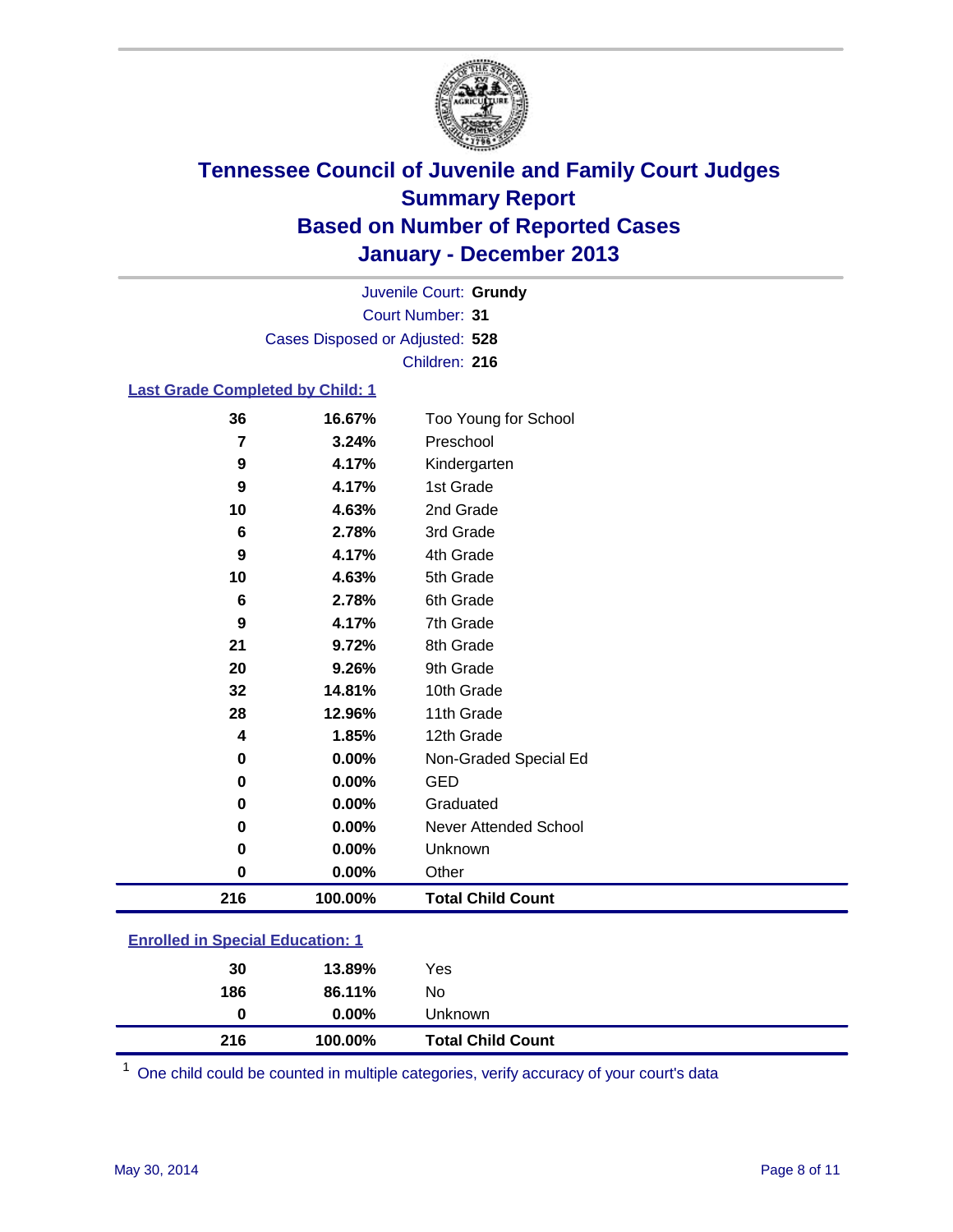

|                              |                                 | Juvenile Court: Grundy    |
|------------------------------|---------------------------------|---------------------------|
|                              |                                 | Court Number: 31          |
|                              | Cases Disposed or Adjusted: 528 |                           |
|                              |                                 | Children: 216             |
| <b>Action Executed By: 1</b> |                                 |                           |
| 622                          | 100.00%                         | Judge                     |
| 0                            | $0.00\%$                        | Magistrate                |
| 0                            | $0.00\%$                        | <b>YSO</b>                |
| 0                            | $0.00\%$                        | Other                     |
| 0                            | $0.00\%$                        | Unknown                   |
| 622                          | 100.00%                         | <b>Total Action Count</b> |

### **Formal / Informal Actions: 1**

| 0   | $0.00\%$ | Dismissed                                        |
|-----|----------|--------------------------------------------------|
| 0   | $0.00\%$ | Retired / Nolle Prosequi                         |
| 0   | 0.00%    | <b>Complaint Substantiated Delinquent</b>        |
| 18  | 2.89%    | <b>Complaint Substantiated Status Offender</b>   |
| 0   | 0.00%    | <b>Complaint Substantiated Dependent/Neglect</b> |
| 0   | $0.00\%$ | <b>Complaint Substantiated Abused</b>            |
| 0   | $0.00\%$ | <b>Complaint Substantiated Mentally III</b>      |
| 21  | 3.38%    | Informal Adjustment                              |
| 0   | $0.00\%$ | <b>Pretrial Diversion</b>                        |
| 0   | 0.00%    | <b>Transfer to Adult Court Hearing</b>           |
|     | 0.16%    | Charges Cleared by Transfer to Adult Court       |
| 582 | 93.57%   | Special Proceeding                               |
| 0   | $0.00\%$ | <b>Review Concluded</b>                          |
| 0   | $0.00\%$ | Case Held Open                                   |
| 0   | $0.00\%$ | Other                                            |
| 0   | $0.00\%$ | Unknown                                          |
| 622 | 100.00%  | <b>Total Action Count</b>                        |

<sup>1</sup> If different than number of Referral Reasons (622), verify accuracy of your court's data.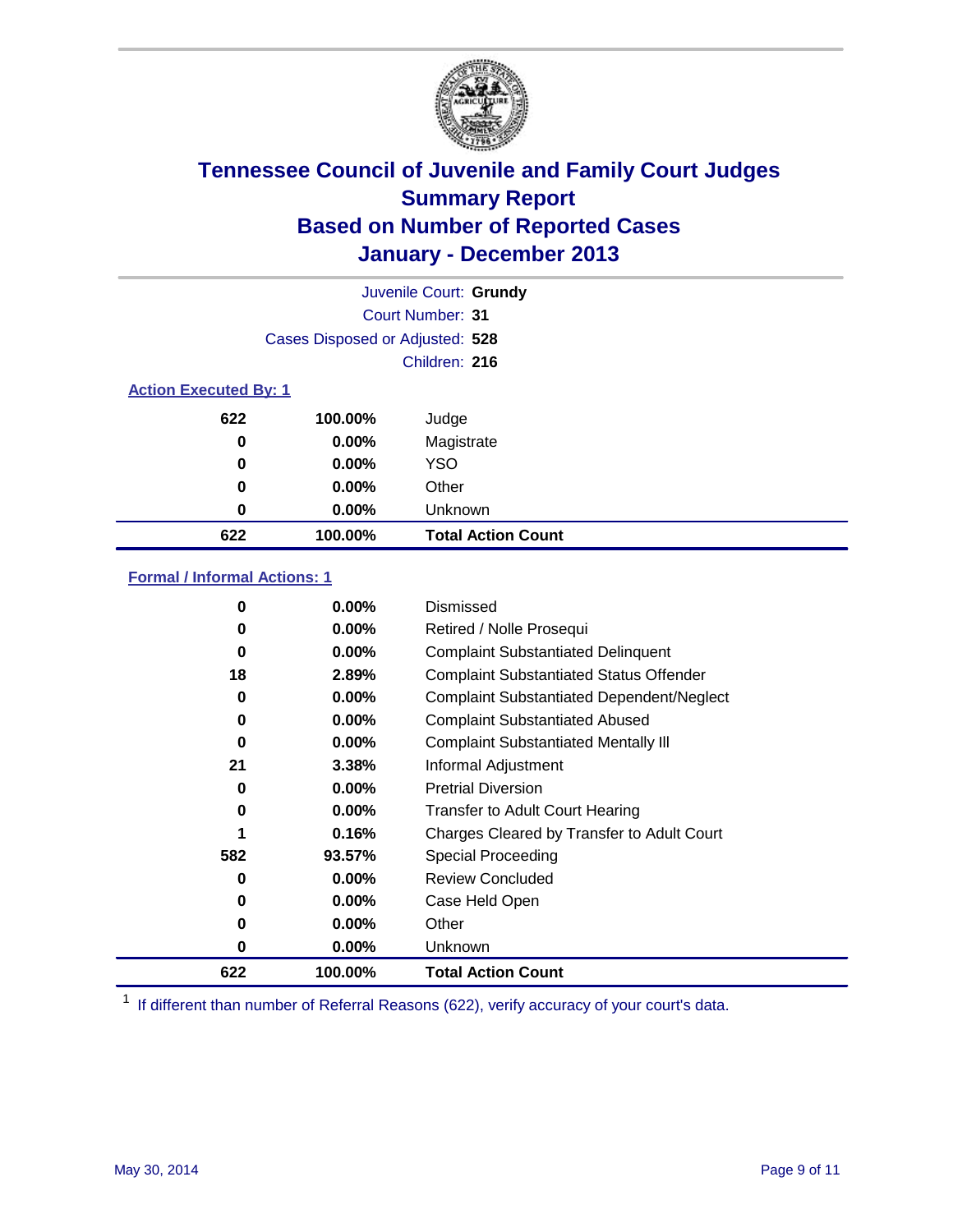

|                       |                                 | Juvenile Court: Grundy                                |
|-----------------------|---------------------------------|-------------------------------------------------------|
|                       |                                 | Court Number: 31                                      |
|                       | Cases Disposed or Adjusted: 528 |                                                       |
|                       |                                 | Children: 216                                         |
| <b>Case Outcomes:</b> |                                 | There can be multiple outcomes for one child or case. |
| 24                    | 1.59%                           | Case Dismissed                                        |
| 2                     | 0.13%                           | Case Retired or Nolle Prosequi                        |
| 407                   | 26.92%                          | Warned / Counseled                                    |
| 293                   | 19.38%                          | <b>Held Open For Review</b>                           |
| 22                    | 1.46%                           | Supervision / Probation to Juvenile Court             |
| 0                     | 0.00%                           | <b>Probation to Parents</b>                           |
| 0                     | 0.00%                           | Referral to Another Entity for Supervision / Service  |
| 9                     | 0.60%                           | Referred for Mental Health Counseling                 |
| 14                    | 0.93%                           | Referred for Alcohol and Drug Counseling              |
| 0                     | 0.00%                           | <b>Referred to Alternative School</b>                 |
| 0                     | 0.00%                           | Referred to Private Child Agency                      |
| 21                    | 1.39%                           | Referred to Defensive Driving School                  |
| 0                     | 0.00%                           | Referred to Alcohol Safety School                     |
| 53                    | 3.51%                           | Referred to Juvenile Court Education-Based Program    |
| 6                     | 0.40%                           | Driver's License Held Informally                      |
| 0                     | 0.00%                           | <b>Voluntary Placement with DMHMR</b>                 |
| 0                     | 0.00%                           | <b>Private Mental Health Placement</b>                |
| 0                     | 0.00%                           | <b>Private MR Placement</b>                           |
| 0                     | 0.00%                           | Placement with City/County Agency/Facility            |
| 0                     | 0.00%                           | Placement with Relative / Other Individual            |
| 23                    | 1.52%                           | Fine                                                  |
| 5                     | 0.33%                           | <b>Public Service</b>                                 |
| 1                     | 0.07%                           | Restitution                                           |
| 1                     | 0.07%                           | <b>Runaway Returned</b>                               |
| 17                    | 1.12%                           | No Contact Order                                      |
| 0                     | 0.00%                           | Injunction Other than No Contact Order                |
| 0                     | 0.00%                           | <b>House Arrest</b>                                   |
| 0                     | 0.00%                           | <b>Court Defined Curfew</b>                           |
| 0                     | 0.00%                           | Dismissed from Informal Adjustment                    |
| 0                     | 0.00%                           | <b>Dismissed from Pretrial Diversion</b>              |
| 2                     | 0.13%                           | Released from Probation                               |
| 0                     | 0.00%                           | <b>Transferred to Adult Court</b>                     |
| 0                     | $0.00\%$                        | <b>DMHMR Involuntary Commitment</b>                   |